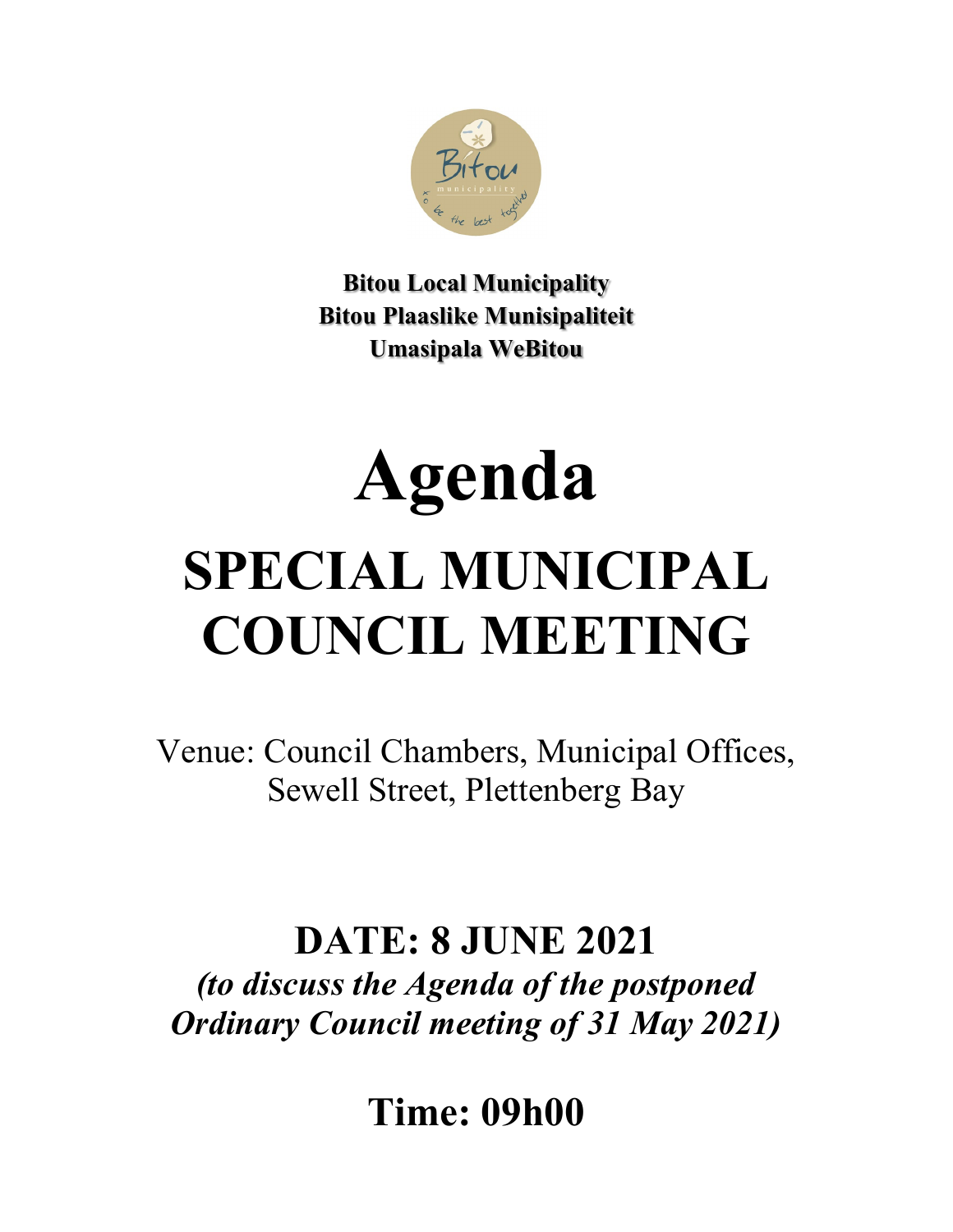## **BITOU LOCAL MUNICIPALITY**

7 June 2021

**The Executive Mayor (acting) Councillors Municipal Manager and Directors**

#### **SPECIAL COUNCIL MEETING: TUESDAY, 8 JUNE 2021 AT 09H00**

**NOTICE** is hereby given that a Special Council Meeting will be held in the Council Chambers, Municipal Offices, Plettenberg Bay on **TUESDAY, 8 JUNE 2021 AT 09H00** to discuss the business set forth in the Agenda.

Yours faithfully

**\_\_\_\_\_\_\_\_\_\_\_\_\_\_\_\_\_\_\_\_\_\_\_\_\_\_\_\_\_\_\_\_\_\_\_\_\_**

**E V WILDEMAN SPEAKER OF COUNCIL**

**Constitution of the Council**

The Speaker, Alderman E V Wildeman The Acting Executive Mayor, Councillor S E Gcabayi

Councillor J N Kamkam Councillor M P Lobese Councillor X Matyila Councillor M M Mbali Councillor N Ndayi Councillor W J Nel Councillor A R Olivier Councillor L M Seyisi Councillor D J Swart Councillor V P M van Rhyner Councillor A S M Windvogel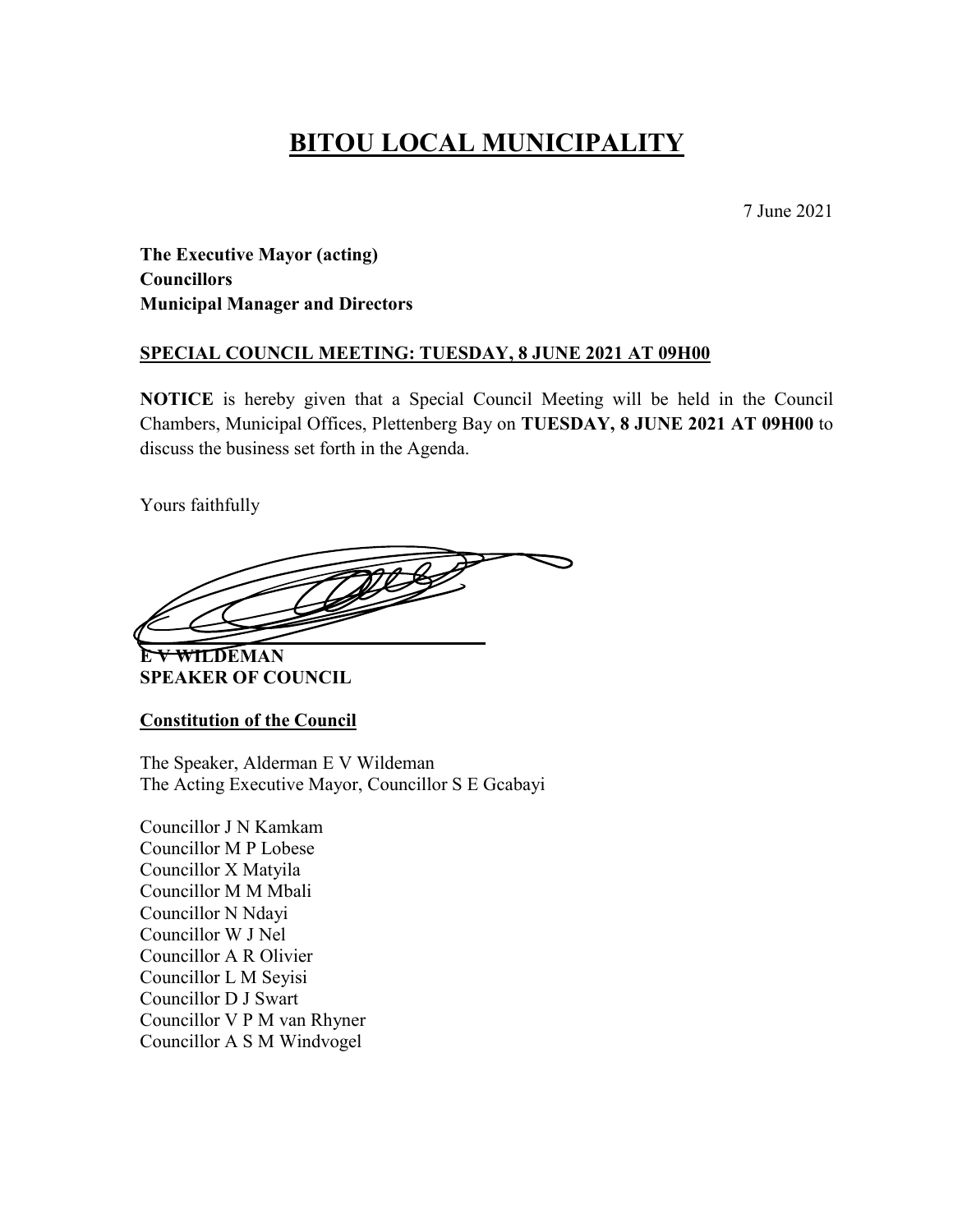## **Bitou Local Municipality**

## **Special Council Agenda:**

### **8 June 2021**

*(to discuss items of Agenda of the postponed Ordinary Council meeting of 31 May 2021)*

#### **Time: 09h00**

#### **Order of Business (revised)**

#### **1. OPENING**

#### **2. ATTENDANCE**

The attendance registers of members of the Municipal Council, Officials will be circulated for signature.

#### **3. APPLICATION FOR LEAVE OF ABSENCE**

Application for leave of absence, if necessary, will be considered.

#### **4. DECLARATION OF INTERESTS**

Disclosure of interest by Councillors

#### **5. CONFIRMATION OF MINUTES FOR PREVIOUS MEETINGS**

None

#### **6. STATEMENTS AND COMMUNICATIONS BY:**

- 6.1. The Executive Mayor (acting)
- 6.2. The Speaker

#### **6.2.1 ITEM C/1/220/05/21: IMPLEMENTATION OF PROCESS PLAN RECOMMENDATION ON SECTION 106 PROVINCIAL INVESTIGATION REPORT**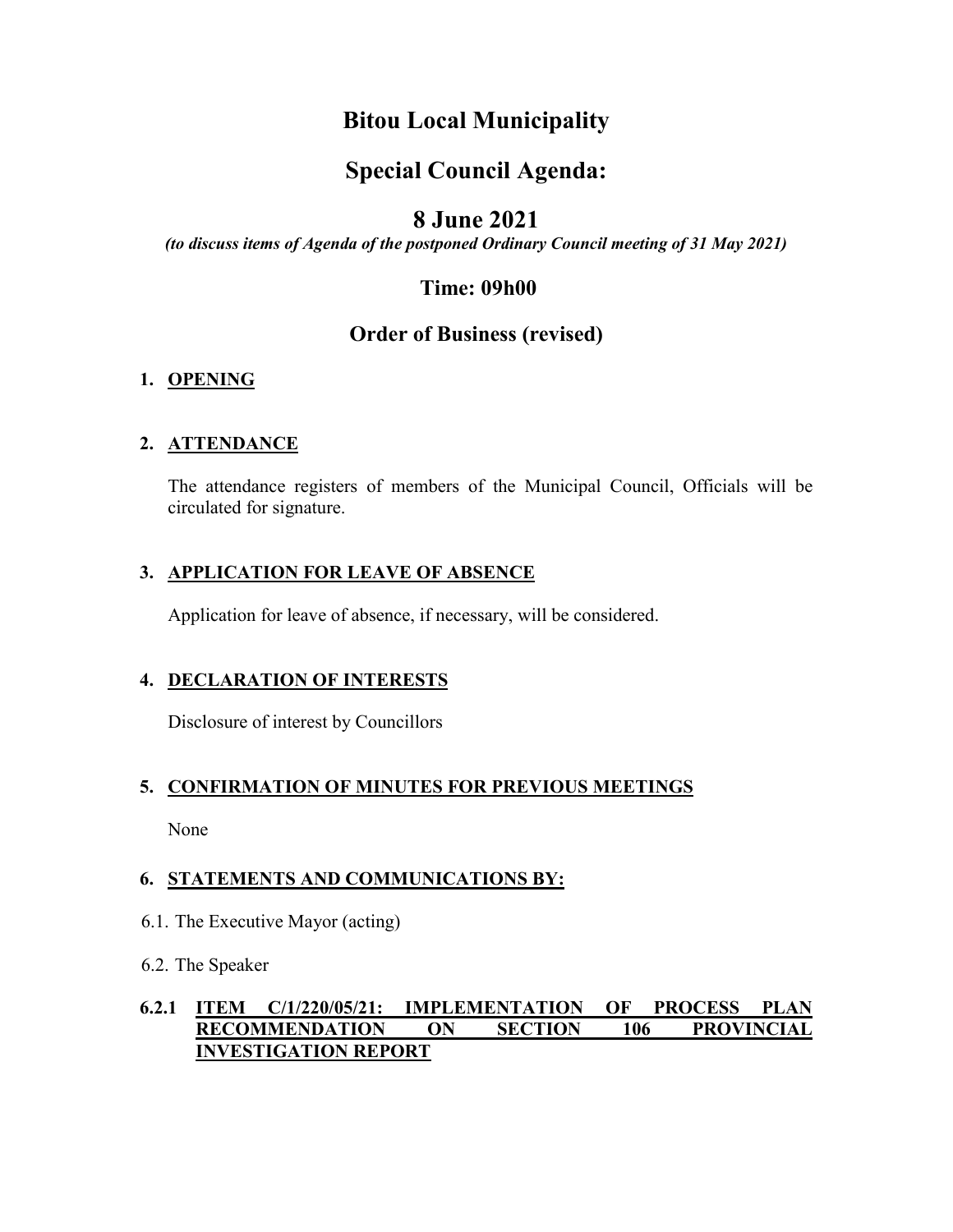**Order of Business Special Council Meeting 8 June 2021 (to discuss the Agenda of the postponed Ordinary Council meeting of 31 May 2021)**

*Previously itemised under In-committee items of the Ordinary Council In-Committee Agenda of 31 May 2021 erroneously, now categorised as an Open Item.*

#### **7. PRESENTATIONS**

None

#### **8. ITEMS FOR INFORMATION, WHICH HAVE BEEN DEALT WITH BY THE EXECUTIVE MAYOR IN TERMS OF DELEGATED AUTHORITY**

None

#### **9. URGENT MATTERS SUBMITTED BY THE MUNICIPAL MANAGER**

#### **9.1 ITEM C/3/222/06/21: ELECTION OF THE EXECUTIVE MAYOR**

**As per High Court Judgement** 

#### **10. NOTING OF OUTSTANDING / PARTIALLY IMPLEMENTED COUNCIL RESOLUTIONS**

None

#### **11. CONSIDERATION OF REPORTS (NON- DELEGATED MATTERS)**

Items for consideration: Schedule of Items attached. *(please refer to the Ordinary Council Agenda of 31 May 2021, circulated previously)*

*NB: Ordinary Council meeting dated 31 May 2021 was postponed to the Special Council meeting of 8 June 2021.* 

#### **12. CONSIDERATION OF NOTICES OF MOTION**

None received

#### **13. CONSIDERATION OF NOTICES OF QUESTION**

None received